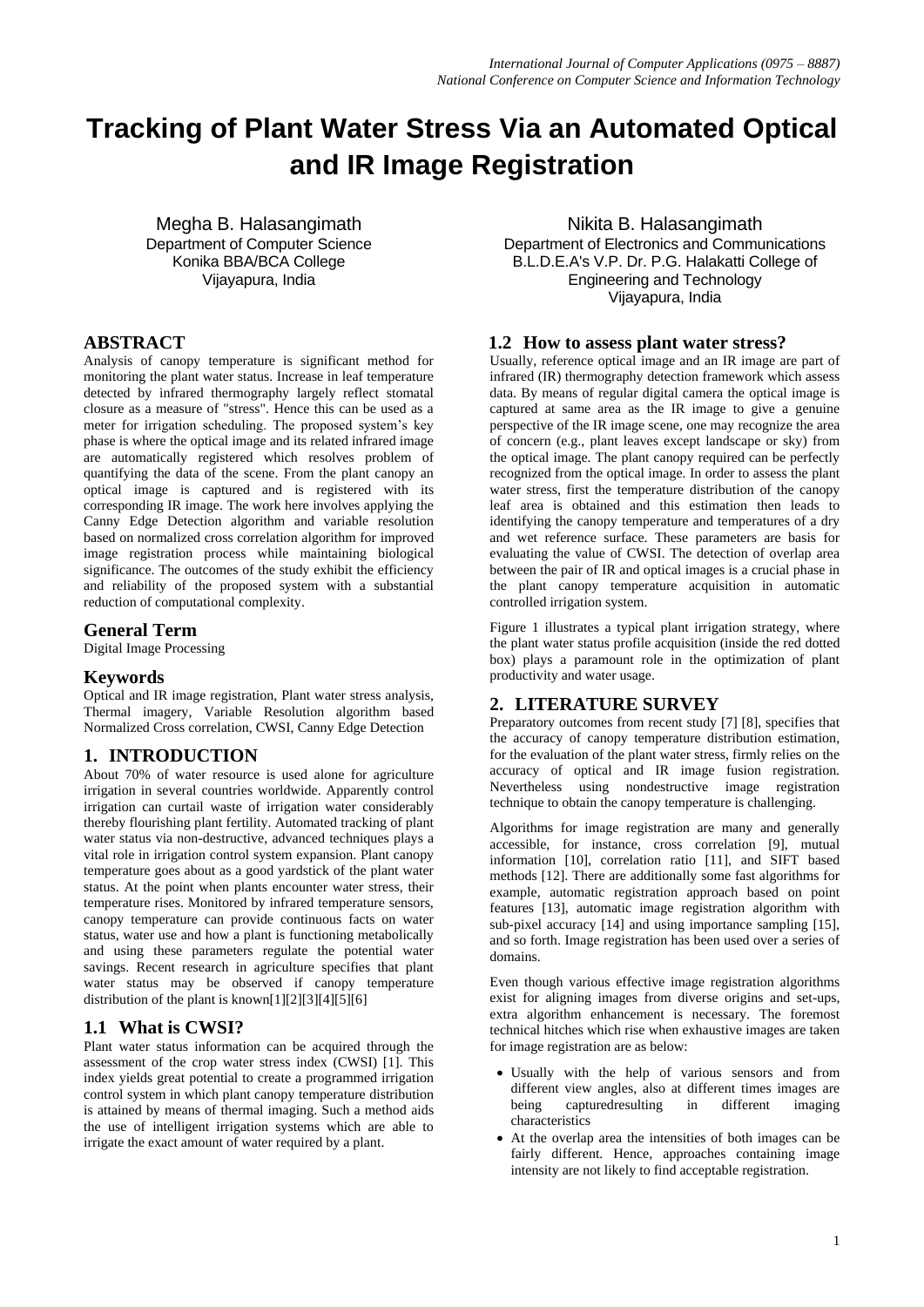Apart from some similarity in overall structure, it is hard to recognize consistent feature points from both images in some popular feature spaces by means of an automatic registration method, such as the scale invariant feature transformation (SIFT) process. Figure 2 demonstrates the SIFT based methods which cannot get sufficient matching key points.The key reason is that SIFT may only apply to the registration of rigid objects using the image pairs of the same source but in this case the main stuff in the images are plant leaves which move in excess.

## **2.1 Problem Statement**

In earlier work [16], an automated cross correlation (ACC) based image registration method was established and described. The ACC algorithm is able to effectively determine the overlapping area between the IR image and reference optical image without assistance of human and the artifacts placed in the scene to facilitate registration. The registered optical image can then be used to identify plant canopy area and extract the associated temperature distribution from measurement data.

Since the algorithm needs to compute the correlation coefficient pixel by pixel, the automated cross correlation (ACC) method is time expensive. Hence the main focus of this paper is to reduce the computational load involved in ACC and to overcome the above said technical hitches.

## **3. PROPOSED SYSTEM**

Following the work originated in [16], the proposed system builds a "SMART" plant water status tracking technique and information processing of canopy temperature and hence, intelligently control the related irrigation practice.

This paper describes an advanced image registration procedure where Canny Edge detector is proposed for the edge detection and a variable resolution approach to the system implementation is considered for enhancing the registration algorithm efficiency.

Image registration of optical and IR image pair plays a crucial role in the process of plant water status check as it provides the plant canopy temperature. Then by means of expected maximum value method, the wet and dry leaf temperatures can be evaluated via image fusion between the optical and IR image [7]. Color of canopy, and wet and dry leaves, are significant parts as green sunlit leave transpire most of the plants water. So, the green leaf regions are correlated with their equivalent IR image data.

The algorithm efficiency issue can be addressed by several methods such as Sequential Similarity Detection Algorithm (SSDA)[17], Bit Plane Matching Algorithm (BPMA) [18] and Variable Resolution algorithm based on normalized cross correlation (VRCA). Based on the merits of these techniques the Variable Resolution algorithm based on normalized cross correlation is used for this system and hence resolvesproblem of the slow running speed of ACC algorithm.

The key phases of the proposed system are:

- **a.** Extraction of edges from both the optical and IR images **b.** Reducing the image resolution of both the optical and IR images,
- **c.** The lower resolution images are roughly registered,
- **d.** Full resolution images are more accurately registered at the possible positions
- **e.** Calculating the rotation angle

A flow chart of the variable resolution algorithm based on normalized cross correlation is depicted in Figure 3.

## **4. METHODOLOGY**

## **4.1 Postulate**

- $Im<sub>O</sub>$  (image size M×N) denotes full resolution optical image
- $Im_{IR}$  (image size M $\times$ N) denotes full resolution IR image. These two images are considered as primary resolution layers.

# **4.2 Phases**

## **Phase 1. Edge Extraction:**

As there is need to register images from different sources so it requires edge detection algorithm which is considered as the initial phase of the proposed system. While performing edge detection method it is required to not affect the edge related data since the IR image is not similar to the reference optical image. This is evident from the Figure 4 as the resolution of the optical image is 2848 x 2136 pixels and that of IR image is 320 x 240 pixels i.e. lesser the resolution, lesser will be the specifications. For this reason the Edge detection is proposed as the important phase of the algorithm implementation of image registration.In our case, canny edge detection is used.

The canny edge detector is a multistage edge detection algorithm. The steps are:

#### **i. Preprocessing**

Edge detectors are prone to noise. A bit of smoothing with a Gaussian blur helps.A 5x5 Gaussian filter with standard deviation  $(\sigma)=1.4$  is used for this purpose shown as below:

| $\begin{array}{c ccccc}\n & 4 & 5 & 4 \\ & 9 & 12 & 5 & 5 \\ & 12 & 15 & 12 & 5 & 5 \\ & 9 & 12 & 9 & 1\n\end{array}$ |  |  |  |
|-----------------------------------------------------------------------------------------------------------------------|--|--|--|
|                                                                                                                       |  |  |  |
|                                                                                                                       |  |  |  |
|                                                                                                                       |  |  |  |
|                                                                                                                       |  |  |  |

## **ii. Gradient Calculation**

Next, gradient magnitudes and directions are calculated at every single point in the image. The magnitude of the gradient at a point determines if it possibly lies on an edge or not. A high gradient magnitude means the colors are changing rapidly - implying an edge. A low gradient implies no substantial changes. So it's not an edge.The direction of the gradient shows how the edge is oriented.To calculate these, the standard Sobel edge detector is used with the following pair of convolution masks (in x and y directions):

$$
G_x = \begin{bmatrix} -1 & 0 & 1 \\ -2 & 0 & 2 \\ -1 & 0 & 1 \end{bmatrix} \quad G_y = \begin{bmatrix} -1 & -2 & -1 \\ 0 & 0 & 0 \\ 1 & 2 & 1 \end{bmatrix} (2)
$$

The magnitude of gradient ism=  $\int G_x^2 + G_y^2(3)$ 

The direction of gradient is  $\theta$  = arctan  $\left(\frac{G_x}{G}\right)$  $\frac{a_x}{a_y}$  (4)

Here,  $G_x$  and  $G_y$  are the X and Y derivatives at the point being considered.

### **iii. Non-maximum suppression**

The aim is to alter the "blurred" edges to "sharp" edgesin the image of gradient magnitudes. Primarily this step does exactly what it means- if a pixel is not a maximum, it is suppressed. The algorithm is for each pixel in the gradient image:

 Equivalent to the use of an 8-connected vicinity, fairly accurate the gradient direction θ to nearby  $45^\circ$ .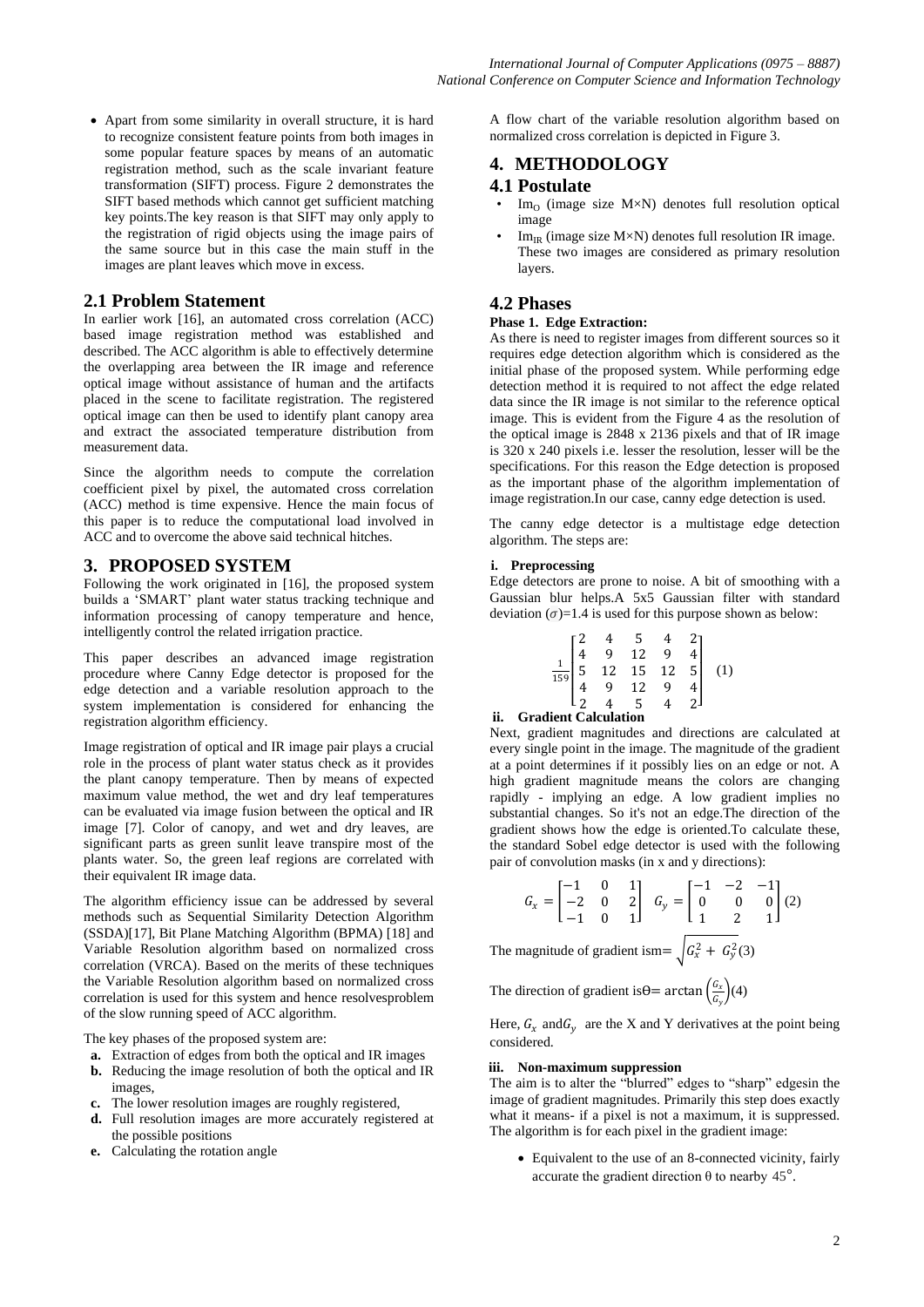- The edge strength of the current pixel is matched with the edge strength of the pixel in the positive and negative gradient direction i.e. if north is the gradient direction (theta =90 $^{\circ}$ ), relate with the north and south pixels.
- If the current pixel"s edge strength is highest; retain the value of the edge strength. Else remove the value.

#### **iv. Double Thresholding**

Here, edge pixel's gradient value greater than the high threshold are indicated as strong; edge pixel"s gradient value lesser than the lowthreshold are repressed and edge pixels in the middle of the two thresholds are indicated as weak.

As upper:lower ratio between 2:1 and 3:1 is recommended, in our case the values chosen are 150 and 50 as high and low threshold values, respectively.

#### **v. Edge tracking by hysteresis**

Edges that are strong are deduced as "certain edges", which are included in the finaledge image. While weak edges are included if and only if they are connected to strong edges.To track the edge connection, BLOB analysis is done by observing at a weak edge pixel and its 8-connected neighborhood pixels.BLOB"s containing atleast one strong edge pixel are then preserved, while other BLOB"s are suppressed.

The edged images which are the outcomes of the first phase are labeled as  $\text{Im}_{\text{Oe}}$ ,  $\text{Im}_{\text{Ire}}$ 

#### **Phase 2. Reduce Image Resolution**

Here, consider f as image zoom out factor. It is assigned the value 2, to zoom out the edged optical and IR images i.e on  $Im_{Oe}$ ,  $Im_{Ire}$ . This results in the lower resolution of both the optical and IR images and are assigned the labels:

- Im<sub>Ole</sub> (image size Mh×Nh) for lower resolution optical image
- Im<sub>IRle</sub>. (image size Mh $\times$ Nh) for lower resolution IR image

#### **Phase 3. Roughly register the lower resolution images**

In the lower resolution layer, viz. on  $Im_{Ole}$  and  $Im_{IRle}$ , the search method is run single time for each  $2\times 2$  pixels covering the rough image registration method.

Then the normalized cross correlation for the rough registration can be expressed as:

$$
\rho_{\text{I}}(u,v) = \frac{\sum_{i=0}^{Mh} \sum_{j=0}^{Nh} (Im_{\text{Oleu,v}}(i,j) - Im_{\text{IRle}}(i,j))}{\sigma_{\text{Olu,v}} \sigma_{\text{IRI}}} (5)
$$

where

- $\rho_1(u, v)$  is the coefficient of cross correlation computed from the lower resolution image pair  $Im_{\Omega_{\rm B}}$ ,  $Im_{\text{B}}$
- (u,v) is the coordinate index of the optical image  $Im<sub>O</sub>$ <sub>le</sub>,
- Im<sub>Oleu,v</sub> is an image placed at  $(u,v)$ <sup>th</sup> of the image Im<sub>Ole</sub>. Its size is the same as image  $Im<sub>IRle</sub>$ ,
- $\sigma_{\text{Olu,v}}$  and  $\sigma_{\text{IR}}$  are the standard deviation of the equivalent images respectively

Next is to select set of points $\{(u_k, v_k)\}$  of the highest values of the correlation coefficient and are labeled as the registration solution candidates. This is done in order to take into account both the system and image uncertainties.

**Phase 4. Accurately register the full resolution images**  Similarly, for the primary resolution layer, viz. on  $\text{Im}_{\text{Oe}}$ ,  $\text{Im}_{\text{Ire}}$ the search method is run pixel by pixel in the adjoining region of the rough registration location covering 4 pixels for respective direction.

Then the normalized cross correlation can be expressed as:

$$
\rho(k, l) = \frac{\sum_{i=0}^{M} \sum_{j=0}^{N} (Im_{\text{Oek},i}(i,j) - Im_{\text{IRe}}(i,j))}{\sigma_{\text{Okl},j}} \tag{6}
$$

where,

- (k,l) is the coordinate index of the optical image  $\text{Im}_{\text{Oe}}$ ,
- Im<sub>Oek,l</sub> is an image placed at  $(k,l)$ <sup>th</sup> of the image Im<sub>Oe</sub> and its size is the same as image  $Im_{IRe}$ ,
- $\sigma_{Ok1}$  and  $\sigma_{IR}$  are the standard deviation of the equivalent images respectively.

In order to assure that the last point of the maximum correlation coefficient is optimum, assume a weighted coefficient  $0 < c < 1$ 

$$
\rho_{k} = c\rho_{l}(u_{k}, v_{k}) + (1 - c)\rho(u_{k}', v_{k}') \qquad (7)
$$

 $\rho_{k*} = max \rho_k(8)$ 

where

- $(u_k', v_k')$  is the point of image Im<sub>Oe</sub>of primary resolution
- $\rho(u_k', v_k')$  is the coefficient of correlation for fine image registration
- $\rho_1(u_k', v_k')$  is the coefficient of correlation for image registration at lower resolution.

The output of this phase is obtaining the registration location  $(u_{k^*}', v_{k^*}')$ .

#### **Phase 5. Rotation angle Estimation**

Here, between the optical and IR image, the rotation angle  $\theta$ range is considered from -10°to 10°. The range is divided into 200 small grids. The correlation coefficient is calculated for each grid, followed by choosing a grid  $\theta^*$  with the maximum correlation value.

## **5. EXPERIMENTAL RESULTS**

In this paper the refined algorithm i.e. variable resolution algorithm using normalized cross correlation for image registration was tested using grapevine image pairs. Table 1 shows the results of comparison of algorithmic run time between standard ACC algorithm and variable resolution algorithm subject to identical conditions. The zoom out value f=2 and Canny Algorithm to detect the image edges are applied to carry out the entire tests. The variable resolution method based on NCC is faster by 1/40th than normal ACC method which is comprehended from the outcomes of the study and hence the former can be selected as the optimal one. There is a need to analyze them with reference to results of manual registration as the true registration locations are unknown. The proposed algorithm built on Canny Edge Detection method is superior to Sobel Edge and Robert Edge operators which is depicted from Figure 5 and Table 2.

**Table 1. Testingoutcomes of variable resolution algorithm (based on NCC) and ACC**

|                                                    | <b>Numbe</b><br>of<br>r<br>Image<br>pairs | <b>Success</b><br>numbe<br>r | <b>Running</b><br>time per<br>pair<br>(average) | Registratio<br>error<br>n<br>(max, min,<br>average) |
|----------------------------------------------------|-------------------------------------------|------------------------------|-------------------------------------------------|-----------------------------------------------------|
| ACC                                                | 20                                        | 20                           | 610s                                            | (6,0,2.6)                                           |
| <b>Variable</b><br>resolutio<br>n<br>algorith<br>m | 20                                        | 20                           | 15s                                             | (6,0,2.6)                                           |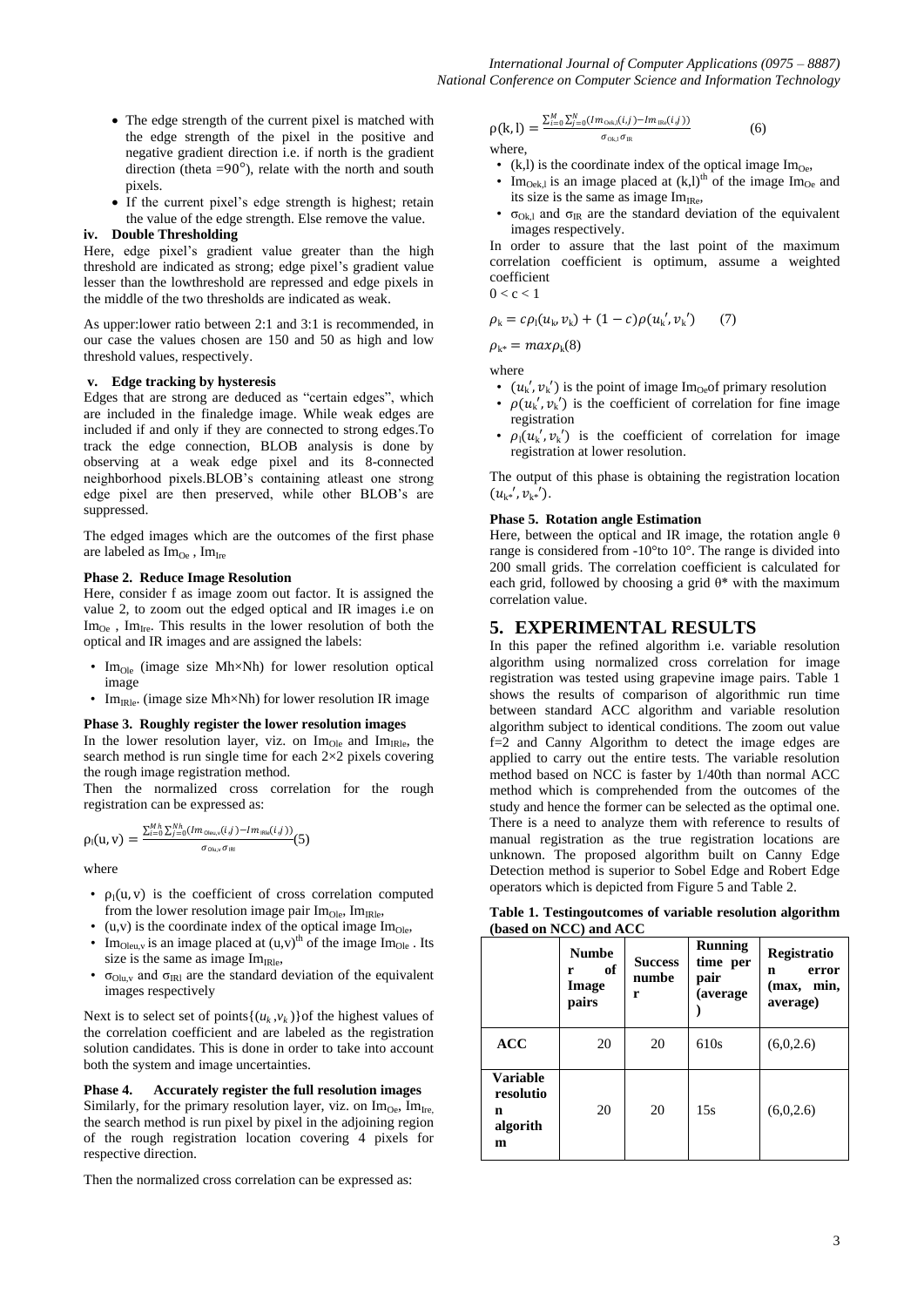| Type<br>Edge<br><b>Detection</b> | Number of<br>successful<br>registration | <b>Registration</b><br>location<br>error<br>(minimum,<br>maximum, average) |
|----------------------------------|-----------------------------------------|----------------------------------------------------------------------------|
| Sobel algorithm                  | 10                                      | (0.6, 2.8)                                                                 |
| <b>Canny</b> algorithm           | 10                                      | (0,6,2.6)                                                                  |
| Roberts algorithm                | 10                                      | (0,9,3.2)                                                                  |

**Table 2. Image registration outcomes based different edge extraction methods (10 image pairs)**

# **6. CONCLUSION AND FUTURE WORK**

The paper explored a fast realization algorithm of automatic optical and infrared image registration. With respect to computational efficiency, though the images are merely zoomed out at 2 times, computational load is considerably

reduced. Compared to standard cross correlation, the variable resolution algorithm can run about 40 times faster without degenerating registration performance.

Once an image pair is registered, the plant water status information can be determined via the method in [7], where it is proved that the accuracy of the IR and optical image registration may have substantial influence to the canopy temperature estimation.

The proposed system can moreover be used in additional applications. As stated above, the image registration is simply the first phase in the process to estimate the canopy temperature. There is scope of building methods to achieve more accurate registration and by what means to develop an algorithm suit to allow for more variation in the background images. The intention is to carry on research in this field towards a decision support system to bring real time automated irrigation control based on CWSI with the notion of creating "Smart Plants".



**Figure 1: Illustration of irrigation actuation via a plant based sensor**



**Figure 2: Outcomes of SIFT based registration algorithm (no matching key- points)**

**(a)** 5906 key-points found in optical image, **(b)** 447 key-points found in IR image,

**(c)** 5666 key-points found in optical image, **(d)** 605 key-points found in IR image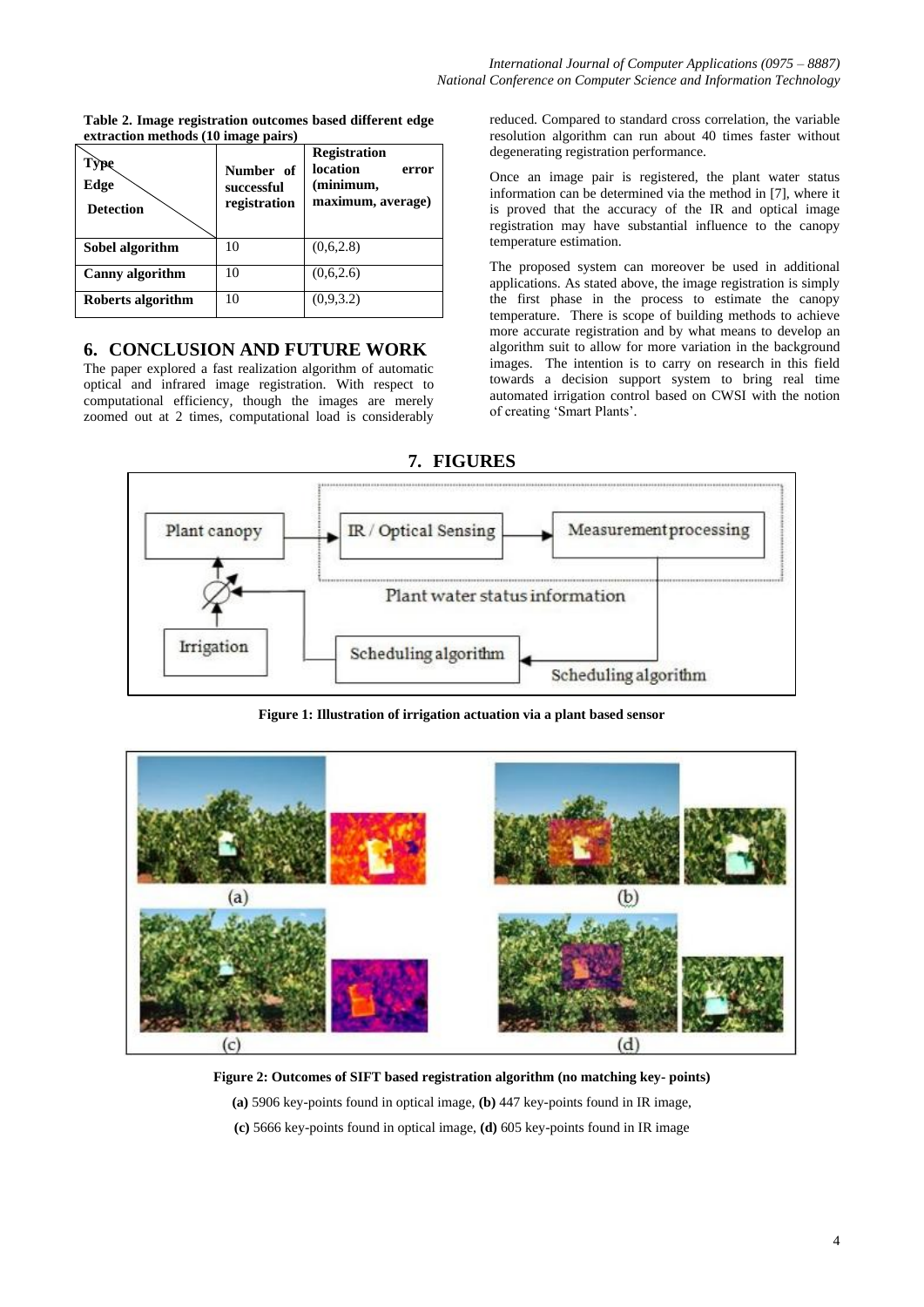

**Figure 3: Flow Diagram of variable resolution algorithm based on NCC**



**Figure 4: One image pair (a)** An optical image**, (b)** An IR image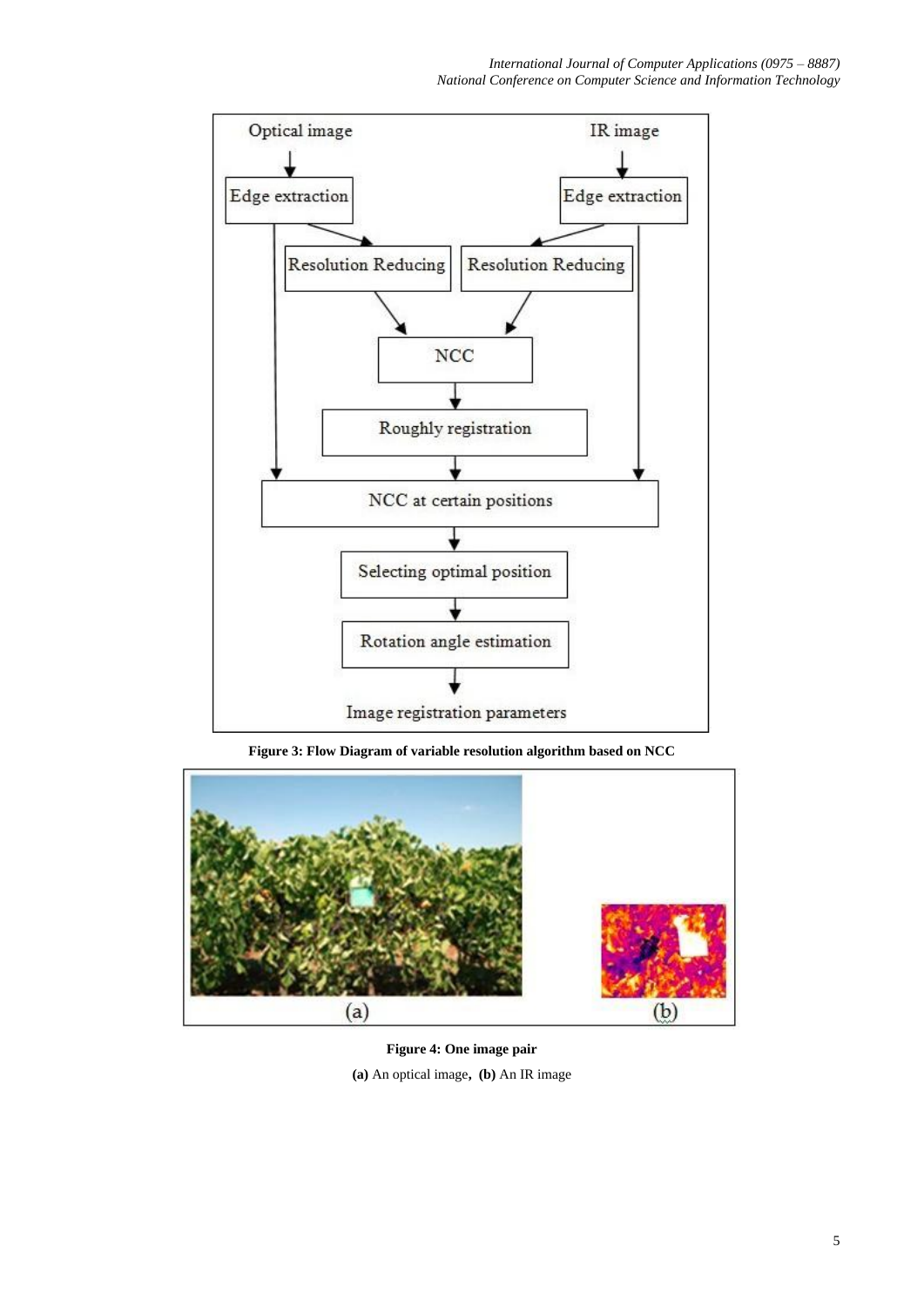

**Figure 5: Tests of variable resolution algorithm based on different edge extraction methods**

**(a)** Optical raw image (left) and infrared raw image (right),**(b)** UsingCanny algorithm (left) and its result (266, 254,-0.4),

**(c)** Using Roberts operators (left) and its result (265, 253, 1.8),**(d)** Using Sobel Operators (left) and its result (265, 256, 1.1)